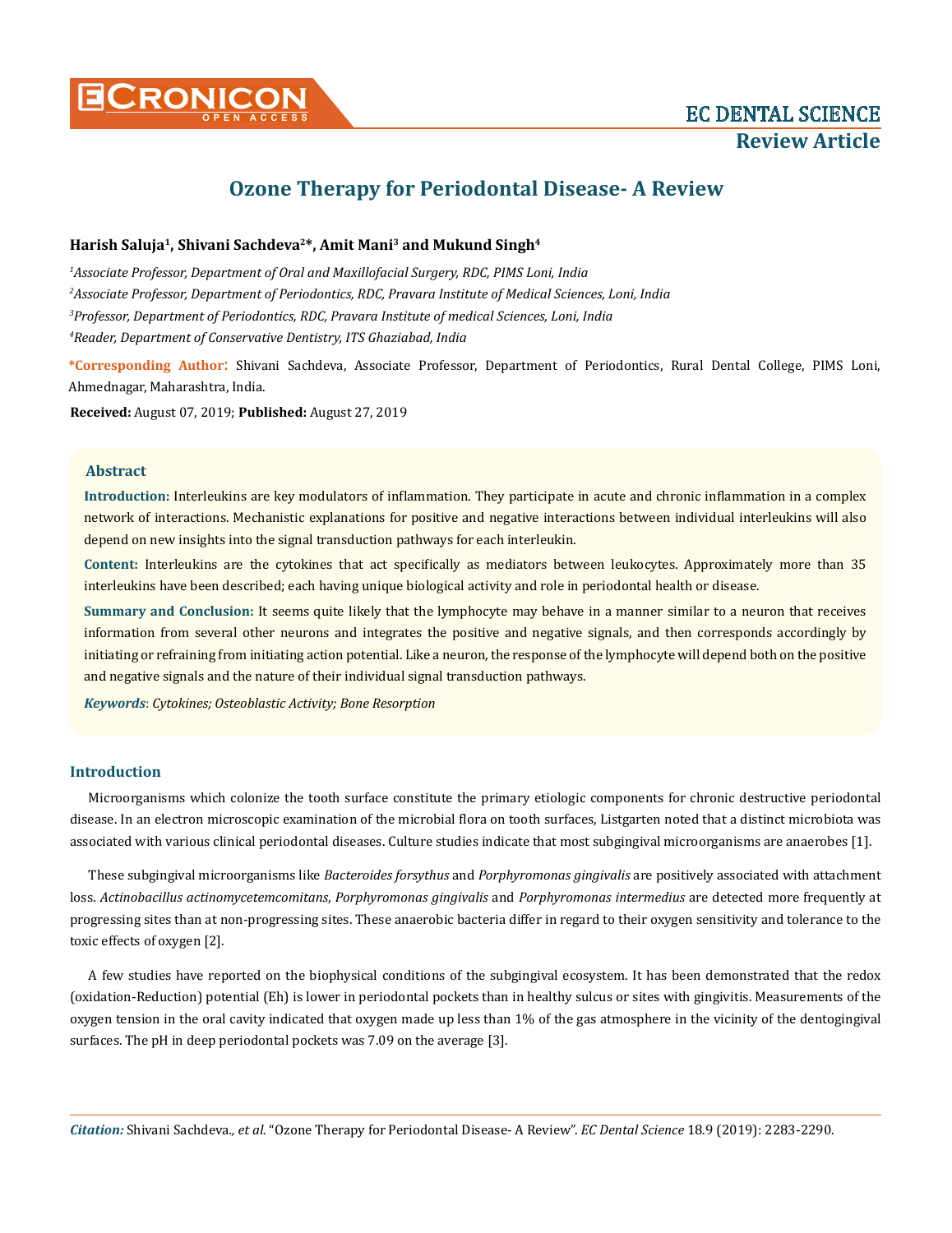### **Association of oxygen tension in human periodontal pockets with gingival inflammation**

The spectrum of pO<sub>2</sub> in deep pockets, define the pocket microbiological composition. Thus, the predominance of anaerobes isolated from periodontally diseased sites and the low redox potential in the subgingival plaque suggest that pocket environment is quite anaerobic.

Removal of dental plaque forms an important part of controlling and treating periodontal disease, which brings about both qualitative as well as quantitative changes in the subgingival microflora. The effectiveness of mechanical debridement however, is limited by such factors as individual motivation, inaccessibility to periodontal pockets, concave tooth surfaces, and margins of restorations [4].

Leukocytes play a special role among the host cells concerning oxygen consumption. In response to activation of neutrophils and macrophages by inflammatory mediators, these cells undergo a respiratory burst. This is associated with a 2 - 20 fold increase in oxygen consumption, activation of hexose monophosphate shunt, generation of reactive oxygen derived free radicals (OH), superoxide anion (O $_{2}$ ),  ${\rm H}_2{\rm O}_2$  of phagocytes etc. These products are essential for the bactericidal activity [1].

Deeper pockets tend to contain less oxygen than shallower pockets and as it is now known that the defense mechanisms of PMN cells are strongly dependent upon certain of their oxidative metabolic processes, so a lower oxygen tension would affect the would affect the bactericidal action of the phagocytic cells. Thus, the gingival tissue oxidative metabolism per se, may also be of importance in the pathogenesis, development and therapy of periodontal disease.

It is known that significant changes in gingival oxygen utilization accompany inflammatory and healing states of gingival tissues [5].

As the role of oxidative metabolism of the PMN is rightfully assigned major importance for its possible influence upon the health of periodontal tissues, it seems appropriate for us to bring together the scattering individual reports on gingival oxidative metabolism.

### **Oxygen consumption/endogenous respiration**

It is possible to judge the character and the intensity of metabolic processes taking place in the tissue. The resulting values of oxygen consumption are mostly expressed as the metabolic quotient  $Q_{\alpha}$  = the amount of oxygen in micrograms consumed by 1 milligram of dry weight of the tissue per hour (µmoles O<sub>2</sub>/mg dry wt/hr) [6]. The normal oxygen consumption of gingiva has been measured as  $1.6\pm0.37$ (Glickman, Turesky and Hill 1949).

# **Experimental methods of measurement**

#### **Serak's polarographic method**

The samples of human gingiva are obtained from extractions and other surgical operations always carried out under local anaesthesia and transported to the laboratory on a cotton pad moistened with cooled saline. After removing the blood, the external part of gingival epithelium is cut in the form of a slice of 0.2 to 0.3 mm in thickness (in contact with cellophane membrane of the oxygen analysator by its keratinized side) which is used to determine the oxygen consumption and the remaining part is histologically examined by means of a common paraffin technique and stained by hematoxylin eosin.

#### **Warburg's manometric method**

In the Warburg's method, the tissue under investigation is dipped directly into the medium, containing dissolved oxygen and is continually shaken (unlike the Serak's method). This movement removes the concentration gradient of oxygen at the surface of the slice under investigation, which would virtually make any measurement impossible. It has been seen that canine, bovine, and human gingiva had similar respiration rates. Endogenous respirations studies in human skin revealed that the QO<sub>2</sub> at 32°C ranged from 1.8 - 4.6.

### **The effects of inflammation, healing and regeneration upon endogenous respiration**

Varying observations have been made, i.e. Glickman., *et al*. noted that values increased progressively from a QO<sub>2</sub> of 1.5 on Day 1, to 5.0 between the  $12<sup>th</sup>$  to  $20<sup>th</sup>$  days of healing and returned to normal values in 20 - 30 days [6].

*Citation:* Shivani Sachdeva*., et al.* "Ozone Therapy for Periodontal Disease- A Review". *EC Dental Science* 18.9 (2019): 2283-2290.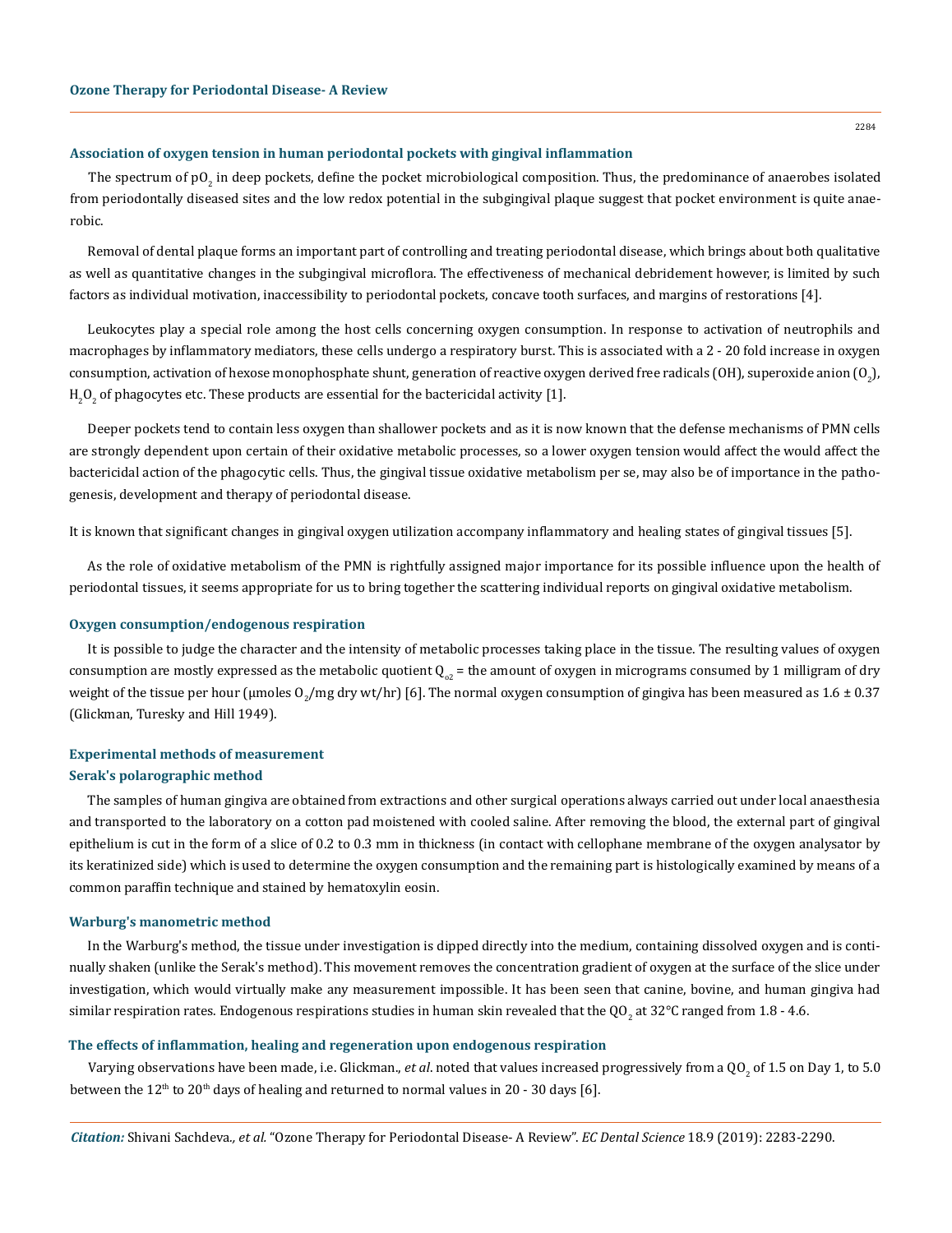Person (1984) suggested that endogenous oxygen utilization by gingiva increased during mild to moderate inflammatory changes but decreased as the inflammatory changes become more severe [7].

#### **Experimental periodontitis and O2 consumption**

The Hb concentration reflects the actual gingival blood volume, and the Hb oxygen saturation depends on blood tissue oxygen extraction. The results of studies showed that changes in gingival oxygen metabolism appear to be characterized by a rapid increase in gingival blood volume and oxygen consumption and therefore a rapid decrease in Hb oxygen saturation during the first seven days. Hence, it would be rational to say that when the increase in blood supply was not enough to meet oxygen demand, it leads to chronic inflammation [8].

#### **The big question - Is there a clinical applicability?**

By changing the subgingival environment, which has been shown to be highly anaerobic with a prevailing oxygen tension, the suppression of subgingival bacteria to inhibit their growth, can be carried out as an alternative approach to conventional antimicrobial or antiseptic agents. An increase in tissue oxygen tension, speeds up the process in problem wounds in all parts of the body.

Agents have been applied as molecular oxygen (Box 1937, Hirsh., *et al*. 1981), Hyperbaric oxygenation (Guentherman., *et al*. 1972, Gotsko., *et al*. 1980) and hydrogen peroxide (Salnetz and Brown 1946, Key., *et al*. 1978, Baer., *et al*. 1985) to help treat poorly wound in soft tissues and also in treatment of periodontitis. Recently [ozone therapy](https://www.austinozone.com) has also been employed.

In infections caused by anaerobic microorganisms that can lead to progressive soft tissue necrosis, their milieu can be negatively affected to such a degree that even life- threatening infections are easier to deal with. An oxygen rich milieu always inhibits the growth of anaerobic microorganisms, effectively supporting antibiotic and surgical therapy.

In, addition an oxygen rich milieu enhances the function of leukocytes, activating or supporting the body defense mechanism in areas that are already frequently poorly perfused, which in turns speeds up the process.

Regenerative processes are also influenced by the increase in oxygen tension. Tissue capillarity clearly increases, and fibroblastic replication is enhanced. In addition, the healing process in damaged bone can be accelerated by oxygen therapy or even made possible in the first place.

Oxygen can be applied centrally by increasing the oxygen tension in the air breathed in during hyperbaric oxygen therapy (HBO). This leads to an increase in the amount of oxygen physically dissolved in the blood and, thus, to higher oxygen levels in peripheral tissue. The increased concentration of oxygen brings about the change in bacterial milieu and improves the healing process in the wound.

In cases of poorly healing superficial wounds and impaired skin integrity, local external applications can be used instead of central oxygen therapy. The principle behind this type of therapy is occlusion relative to the surrounding area with localized oxygenation. Oxygen can also be applied locally when the oral mucous membrane is diseased, such that the resorption barrier is reduced, and there is only a short distance of diffusion.

In, gingival and periodontal infections also oxygen can be insufflated into the tissues, thus impairing the milieu to reduce the growth of anaerobic microorganisms.

Box advocated the use of oxygen insufflation for the treatment of periodontal pockets with the rationale of stimulation of periodontal tissues by a surplus of oxygen. It leads to a direct exposure of oxygen sensitive anaerobic periodontal pathogens to artificially - elevated oxygen tension levels within the periodontal pocket.

Also, Manhold (1974) showed through an experiment that some commercially available oxygenating agents demonstrated shorter healing times when applied on inflamed gingiva [9].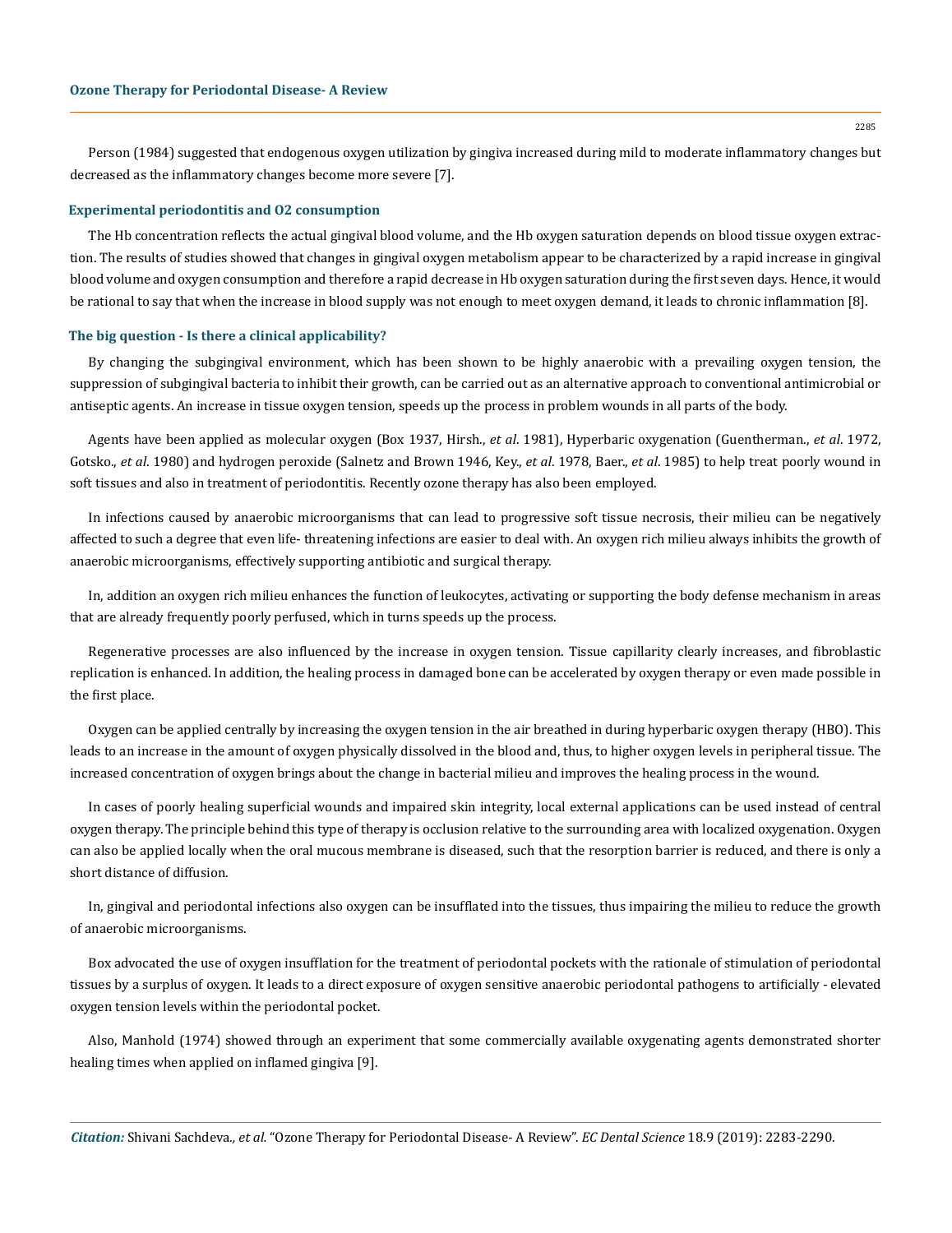The therapeutic effects of Ubiquinone Q10 (topical and systemic), a hydrogen carrier in the Krebs cycle, which increases the availability of oxygen, has already been advocated in literature and is now available in gel form [8].

### **What is ozone? Ozone therapy for periodontal disease**

Ozone is an allotropic form of oxygen. It possesses unique properties which are being defined and applied to biological systems as well as to clinical practice. As a molecule containing a large excess of energy, ozone, through incompletely understood mechanisms, manifests bactericidal, viricidal and fungicidal actions which may make it a treatment of choice in certain conditions and an adjunctive treatment in others.

Ozone, known for its protective role in the earth's ecological harmony, and for its interaction at ground level with industrial pollutants, has unique biological properties which are being investigated for applications in various medical fields. As early as the First World War, ozone's bactericidal properties were used to treat infected wounds, mustard gas burns and fistulas. Medical ozone generators have been developed and refined. They differ from industrial generators in their capacity to deliver the purest ozone-oxygen mixtures in precise dosages.

In the last few years ozone treatment has seen growing interest from diverse medical disciplines, and research is in progress to delineate its effects on biological systems and to define its clinical applications.

### **Physico-chemical and biochemical properties**

The oxygen atom exists in nature in several forms:

- 1. As a free atomic particle (0), it is highly reactive and unstable
- 2.  $\,$  Oxygen (0 $_{3}$ ), its most common and stable form, is colorless as a gas and pale blue as a liquid
- 3.  $\,$  Ozone (0 $_{3}$ ), has a molecular weight of 48, a density one and a half times that of oxygen and contains a large excess of energy in its molecule (P3—) 3/2 02 + 143 KJ/mole. It has a bond angle of 127, which resonates among several forms, is distinctly blue as a gas and dark blue as a solid
- 4.  $\,$  0  $_4$  is a very unstable, rare, nonmagnetic pale blue gas which readily breaks down into two molecules of oxygen.

It is calculated that the dose of ozone administered will perform its therapeutic functions without disrupting blood constituents. Since there are a variety of lipid components in whole blood, it is of more than theoretical interest to determine the end products of ozone per oxidation and their effects, not only on physiological systems but on the integrity of ambient pathogenic organisms, since one of the mechanisms of viral inactivation is thought to be through this modality.

### **Mechanism of action**

- **1. Inactivation of bacteria, viruses, fungi, yeast and protozoa:** Ozone disrupts the integrity of the bacterial cell envelope through oxidation of the phospholipids and lipoproteins. In fungi, ozone inhibits cell growth at certain stages. With viruses, the ozone damages the viral capsid and disrupts the reproductive cycle by disrupting the virus-to-cell contact with peroxidation. The weak enzyme coatings on cells which make them vulnerable to invasion by viruses make them susceptible to oxidation and elimination from the body, which then replaces them with healthy cells.
- **2. Enhancement of circulation:** In circulatory disease, a clumping of red blood cells hinders blood flow through the small capillaries and decreases oxygen absorption due to reduced surface area. Ozone reduces or eliminates clumping and red cell flexibility is restored, along with oxygen carrying ability. Oxygenation of the tissues increases as the arterial partial pressure increases and viscosity decreases. Ozone also oxidizes the plaque in arteries, allowing the removal of the breakdown products, unclogging the blood vessels.

2286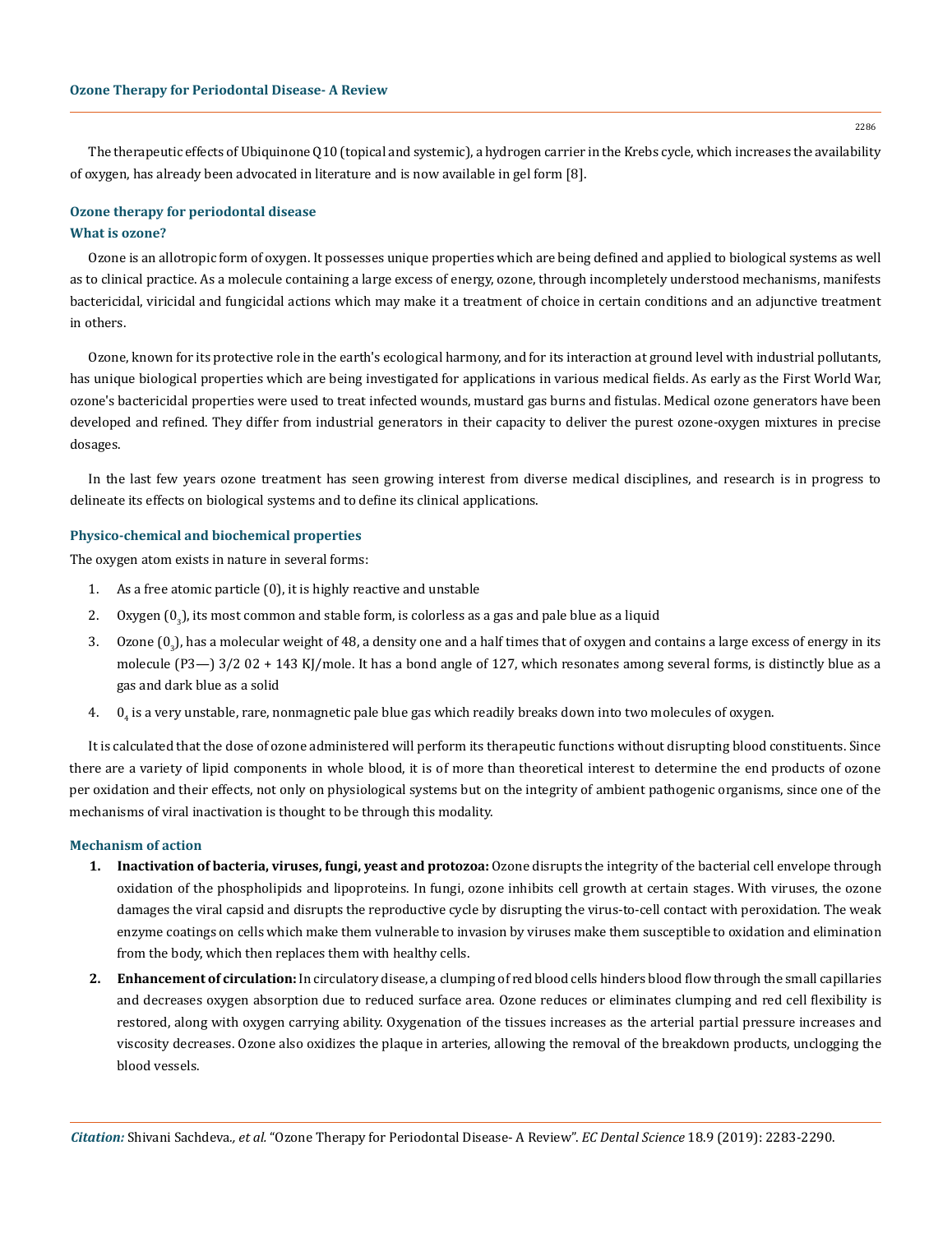- **3. Stimulation of oxygen metabolism:** Ozone causes an increase in the red blood cell glycolysis rate. This leads to the stimulation of 2, 3-diphosphoglycerate (2, 3-DPG) which leads to an increase in the amount of oxygen released to the tissues. There is a stimulation of the production of the enzymes which act as free radical scavengers and cell wall protectors: glutathione peroxidase, catalase, and superoxide dismutase. Ozone activates the Krebs cycle by enhancing oxidative carboxylation of pyruvate, stimulating production of ATP. Ozone also causes a significant reduction in NADH and helps to oxidize cytochrome C. Prostacycline, a vasodilator, is also induced by ozone.
- **4. Formation of peroxides:** Ozone reacts with the unsaturated fatty acids of the lipid layer in cellular membranes, forming hydro peroxides. There is a synergistic effect with cellular-formed H<sub>2</sub>O<sub>2</sub>. Lipid peroxidation products include alkoxyl and peroxyl radicals, singlet oxygen, ozonides, carbonyls, alkanes and alkenes.
- **5. Dissolution of malignant tumors:** Ozone inhibits tumor metabolism. In addition, ozone oxidizes the outer lipid layer of malignant cells and destroys them through cell lysis. Phagocytes produce  $\mathrm{H}_2\mathrm{O}_2$  and hydroxyl to kill bacteria and viruses. The generation of hydroxyl by killer cells is critical to their cytotoxic capability. Ozone stimulates conversion of L-arginine to citrulline, nitrite by phagocytes, acting on tumors.
- **6. Activation of the immune system:** Ozone administered at a concentration of about 50 pg/CC causes the greatest increase in the production of interferon. Higher or lower concentrations have a correspondingly lower effect. Interleukin tumor necrosis factor (TNF) is released in the greatest quantities between 30 and 55 ug/cc.

#### **Effects of ozone on bone and soft tissues**

In oral surgery ozonated water is suitable for prophylactic applications against infections after osteotomies. In a prospective study involving 250 patients, the application of ozonated water during surgery as a cooling and rinsing medium in the osteotomy of third molars reduced the occurrence of infectious complications after the operation. In another prospective study, the positive effect of ozone water in oral soft tissue healing could be demonstrated clinically and histologically. Apart from the microbiologic effect, a therapeutic one must also be assumed. Several experimental studies on blood treated with ozone showed that the contact with ozone led to an increased release of interferons (IFN-alpha, beta, gamma), interleukins (IL-1alpha, IL-2, IL-6, IL-8). Tumor necrosis factor (TNF-alpha), as well as transforming growth factor (TGF-beta 1).

Particularly after radiotherapy in the maxil¬la or mandible, oxygen supply may be considerably reduced in the affected area. Apart from numerous intraoral side effects like xerostomia, mucositis or loss of the sense of taste, the obliteration of intraosseous ves¬sels is caused, resulting in a deficient vascu¬lar supply of the spongy medullary spaces. The consequences are fibrosing and aseptic osteonecrosis.

Such compromised bone as that after surgical interventions like tooth extractions or implant dentistry heals later than does healthy bone with a good blood supply Also, surface wounds, e.g. caused by denture pressure, frequently heal much later Such cases always carry the risk of a persist¬ing osteoradionecrosis, Ozone might possibly be successfully used to treat such wound-healing impairments after radiotherapy.

### **Routes of administration:**

- 1. Intravenous injection- a direct injection of the ozone gases into the vein.
- 2. Intraarticular injection- a direct, injection into the painful joint.
- 3. Direct injection into a tumor- ozone gases can be injected into a tumor or a cyst.
- 4. Autohemotherapy- 50 200 ml of blood drawn into a bottle. The bottle is turned upside down and ozone is infused into the bottle and then transfused back to patient.
- 5. Intracutaneous blistering- ozone is injected into the skin.
- 6. Intramuscular- a direct injection of the ozone gases into the muscle.

2287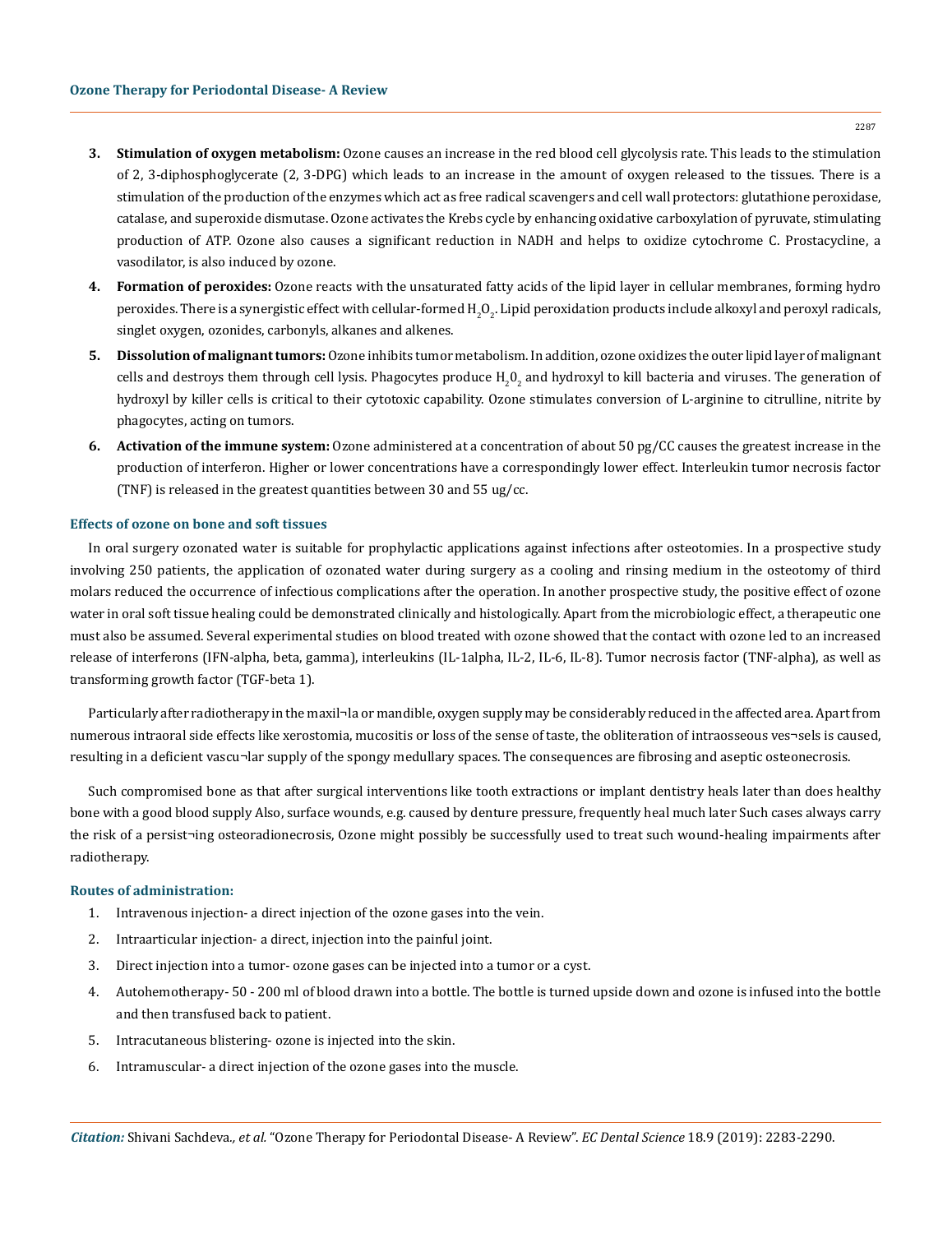- 7. Subcutaneous- an injection of ozone gas performed just under the skin.
- 8. Uterine insufflation- a catheter is placed into the uterus where ozone is slowly infused.
- 9. Bladder insufflation- a catheter is placed into the bladder where ozone is slowly infused.
- 10. Dental use of ozonated water- water that is bubbled through ozone gases and kept near freezing.
- 11. Rectal insufflation- ozone is passed into the rectum through a catheter.
- 12. Vaginal insufflations- ozone is passed into the vagina through a catheter.
- 13. Drinking water- water that is bubbled through ozone gases and drank nearly immediately.
- 14. In the ear- a slow flow of ozone gases is run through a small tube into the ear.
- 15. Ozonated water enema- ozonated water is passed through a catheter into the rectum.
- 16. Breathing ozonated olive oil- ozonated olive oil is breathed into the lungs.
- 17. Deep lymphatic massage with ozonated olive oil- olive oil that has been bubbled through ozone gas until nearly solidified.
- 18. Ozonated bath Epsom salts and sea salt- bathing in ozonated water.
- 19. Body suit- suit that is sealed off wrists, ankles, and neck. Humidified ozone is pumped into the body suit and lasts for 15 30 minutes.
- 20. Steam cabinet- a cabinet filled with ozone gases you can sit in with your head protruding for 15 30 minutes.
- 21. External limb bagging- the leg is placed over the affected area. Once the ozone is humidified it is pumped into the bag. It will kill any bacteria, viruses, fungus, or molds infecting the open wound.

### **Listed contraindications to ozone treatment:**

- Acute alcohol intoxication
- Recent myocardial infarction
- Hemorrhage from any organ
- Pregnancy
- Thrombocytopenia and
- Ozone allergy

### **Application of ozone in periodontitis**

A study was conducted to examine the effect of ozonated water on oral microorganisms and dental plaque. The antimicrobial properties of ozonated water were assessed on experimental dental plaque and also on the formation of plaque. The effect of ozonated water was examined on S. mutans. S. sobrinus, S. sanguis, S. salivarius. Gram negative bacteria such as P. gingivalis, P. endodontalis, A. actinomycetemcomitans and the fungus, Candida albicans. The results were assessed using Live/Dead® Bac Light™ Bacterial viability kit, fluorescence microscopy and electron microscopy. The results showed that the number of viable S. mutans remarkably decreased when treated with ozonated water and also it inhibited the accumulation of experimental dental plaque in vitro. When the dental plaque samples from human subjects were exposed to ozonated water in vitro, almost no viable bacterial cells were detected. Hence these results suggest that ozonated water should be useful in reducing the infections caused by oral microorganisms in dental plaque.

Immunohistochemical the Periodontal cells which are capable of proliferation were studied on extracted human teeth after 2-minutes irrigation with saline or ozonized water and marking of proliferating cell nuclear antigen (PCNA). 23 completely erupted  $3<sup>rd</sup>$  molars without antagonists were extracted for prophylactic reasons in patients aged 20 - 35 years and immediately treated randomly with intensive irrigation of ozonated water for 2 minutes of the concentration of 2.5 - 3.5 mg/lit or irrigated with sterile isotonic saline solution as a control group. The specimens were fixed, decalcified, histologically processed, stained immunohistochemically and visualized for proliferating cells

2288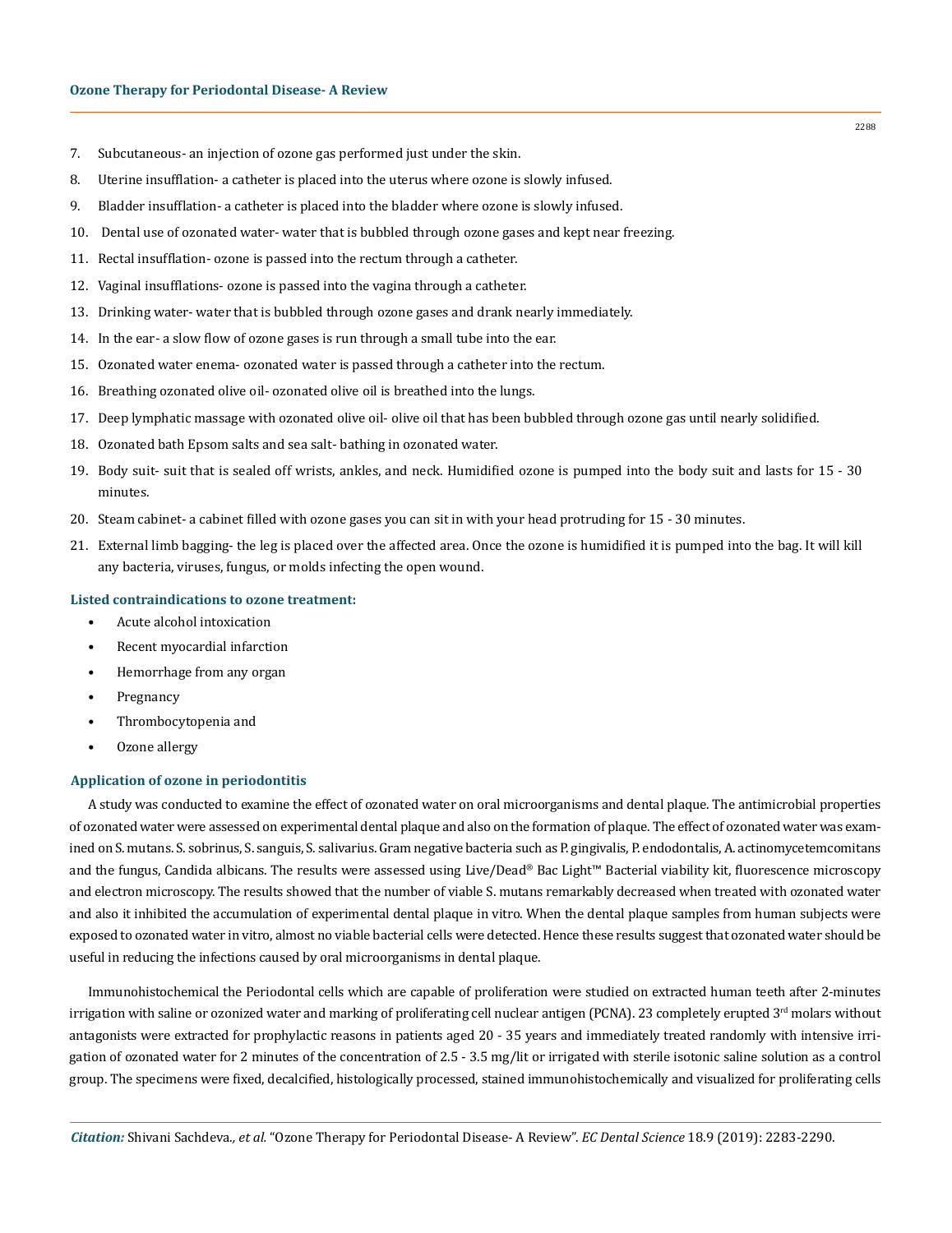2289

using PCNA antigen under light microscope of 250 magnification. The results showed that the teeth irrigated with ozone descriptively show a higher cell marking rate in comparison to the control group. The authors suggested that ozonated water leads not only in a mechanical cleansing, but also decontaminates the root surface.

Karin C Hutch., et al. investigated whether gaseous ozone and aqueous ozone exerted any cytotoxic effect on human oral epithelial cells (BHY) and gingival fibroblasts (HGF-1) compared with established antiseptics chlorhexidine gluconate 2%, 0.2%, sodium hypochlorite (NA-OCL), 5.25%, 2.25%, hydrogen peroxide H $_{2}$ O $_{2}$ 3%, over a time of 1 minute and compared with Metronidazole over 24 hr. Ozone gas was found to have toxic effects on both cell types. No cytotoxic signs were observed for aqueous ozone. CHX (2%, 0.2%) highly toxic to oral epithelial cells and slightly (2%), non-toxic (0.2%) to HGF-1 cells. H<sub>2</sub>O<sub>2</sub>, NAOCL resulted in markedly reduced cell viability (BHY, HGF-1). Metronidazole showed mild toxicity to BHY cells. Taken together aqueous ozone showed the highest level of compatibility [11].

[Ripolles De Ramon J.](http://wwwscielo.isciii.es/cgi-bin/wxis.exe/iah/?IsisScript=iah/iah.xis&base=article%5edlibrary&format=iso.pft&lang=i&nextAction=lnk&indexSearch=AU&exprSearch=RIPOLLES+DE+RAMON,+J.), [Colmenero Ruiz C.](http://wwwscielo.isciii.es/cgi-bin/wxis.exe/iah/?IsisScript=iah/iah.xis&base=article%5edlibrary&format=iso.pft&lang=i&nextAction=lnk&indexSearch=AU&exprSearch=COLMENERO+RUIZ,+C.), [Gallut Ruiz J.,](http://wwwscielo.isciii.es/cgi-bin/wxis.exe/iah/?IsisScript=iah/iah.xis&base=article%5edlibrary&format=iso.pft&lang=i&nextAction=lnk&indexSearch=AU&exprSearch=GALLUT+RUIZ,+J.) et al. 2004, Analyzed the periodontal response from a clinical, microbiological and immunological point of view of a population with moderate-severe periodontal pockets and its comparison with the scraping and smoothing periodontal technique. A total of 72 quadrants with at least more than four teeth in each quadrant and more than 6 mm pocket depth probe were studied in a population of 43 average age. A cross mouth study was done, in which half were treated with ozone and the rest with scraping technique. The clinical, microbiological and immunological response were evaluated. The authors concluded that the periodontal treatment with ozone produces statistically significant reduction in the amount of gingival bleeding, in the microbiological periodontal parameters, as also in the immunological patterns of IL1beta, TNF-alfa [13].



*Figure 1: Kent ozone unit.*



*Figure 2: Subgingival irrigation with ozonated water.*